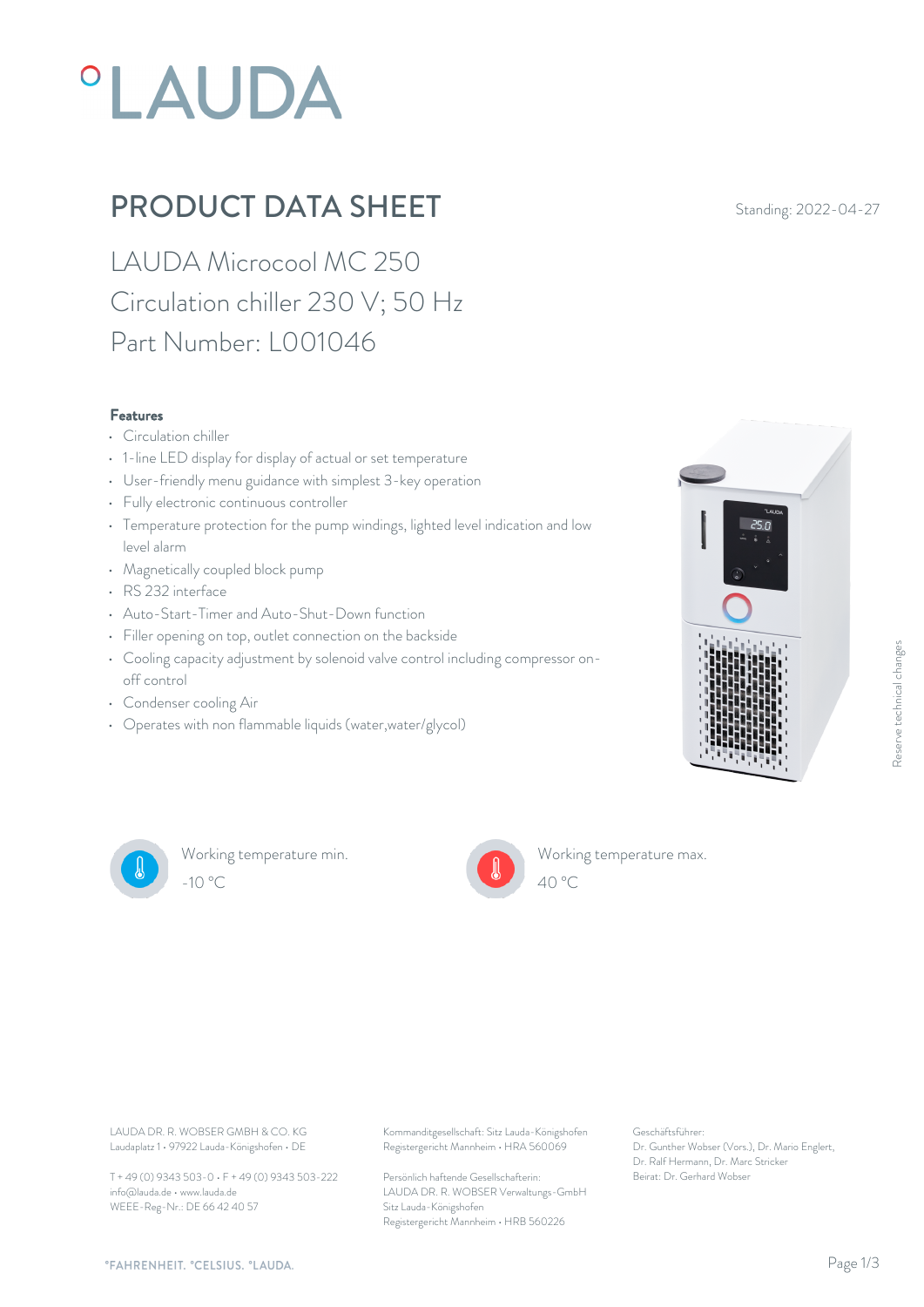# *°LAUDA*

### PRODUCT DATA SHEET Standing: 2022-04-27

LAUDA Microcool MC 250 Circulation chiller 230 V; 50 Hz Part Number: L001046

#### Technical Features (according to DIN 12876)

| Working temperature range                                                        |                      | $-1040 °C$                                                                             |                                                                                                           |  |
|----------------------------------------------------------------------------------|----------------------|----------------------------------------------------------------------------------------|-----------------------------------------------------------------------------------------------------------|--|
| Ambient temperature range                                                        |                      | 540 °C                                                                                 |                                                                                                           |  |
| Temperature stability                                                            |                      | $0.5 \pm K$                                                                            |                                                                                                           |  |
| Pump Pressure max.                                                               |                      | 0.4 bar                                                                                |                                                                                                           |  |
| Pump flow rate pressure max.                                                     |                      | 16 L/min                                                                               |                                                                                                           |  |
| Filling volume min.<br>Filling volume max.                                       |                      | 2L                                                                                     | 4L                                                                                                        |  |
|                                                                                  |                      |                                                                                        |                                                                                                           |  |
| Overall dimensions (WxDxH)                                                       |                      |                                                                                        | $200 \times 350 \times 465$ mm                                                                            |  |
| Weight                                                                           |                      | 25 kg                                                                                  |                                                                                                           |  |
| Noise level                                                                      |                      | 60 dB(A)                                                                               |                                                                                                           |  |
| Net Weight                                                                       |                      | 25 kg                                                                                  |                                                                                                           |  |
| Power consumption max.                                                           |                      | 0.23 kW                                                                                |                                                                                                           |  |
| Current max.                                                                     |                      | 1.5A                                                                                   |                                                                                                           |  |
| Refrigerant stage 1<br>Power supply<br>Power plug                                |                      |                                                                                        | R-134a (GWP 1430); 0.085 kg; 0.1 t CO2-eq<br>230 V; 50 Hz<br>Power cord with angled plug (CEE7/7)         |  |
|                                                                                  |                      |                                                                                        |                                                                                                           |  |
|                                                                                  |                      |                                                                                        |                                                                                                           |  |
| Temperature                                                                      | Heat transfer liquid |                                                                                        | Cooling Capacity 50 Hz                                                                                    |  |
| 20 °C                                                                            | Ethanol              | 0.25 kW                                                                                |                                                                                                           |  |
| 10 °C                                                                            | Ethanol              | $0.2$ kW                                                                               |                                                                                                           |  |
| $O^{\circ}C$                                                                     | Ethanol              | 0.15 kW                                                                                |                                                                                                           |  |
| $-10^{\circ}$ C                                                                  | Ethanol              | 0.09 kW                                                                                |                                                                                                           |  |
|                                                                                  |                      |                                                                                        |                                                                                                           |  |
| LAUDA DR. R. WOBSER GMBH & CO. KG<br>Laudaplatz 1 · 97922 Lauda-Königshofen · DE |                      | Kommanditgesellschaft: Sitz Lauda-Königshofen<br>Registergericht Mannheim · HRA 560069 | Geschäftsführer:<br>Dr. Gunther Wobser (Vors.), Dr. Mario Englert,<br>Dr. Ralf Hermann, Dr. Marc Stricker |  |
| T + 49 (0) 9343 503-0 · F + 49 (0) 9343 503-222                                  |                      | Persönlich haftende Gesellschafterin:                                                  | Beirat: Dr. Gerhard Wobser                                                                                |  |

| Temperature     | Heat transfer liquid | Cooling Capacity 50 Hz |  |
|-----------------|----------------------|------------------------|--|
| 20 °C           | Ethanol              | $0.25$ kW              |  |
| 10 °C           | Ethanol              | 0.2 kW                 |  |
| $O^{\circ}C$    | Ethanol              | $0.15$ kW              |  |
| $-10^{\circ}$ C | Ethanol              | 0.09 kW                |  |
|                 |                      |                        |  |

T + 49 (0) 9343 503-0 • F + 49 (0) 9343 503-222 info@lauda.de • www.lauda.de WEEE-Reg-Nr.: DE 66 42 40 57

Persönlich haftende Gesellschafterin: Beirat: Dr. Gerhard Wobser LAUDA DR. R. WOBSER Verwaltungs-GmbH Sitz Lauda-Königshofen Registergericht Mannheim • HRB 560226